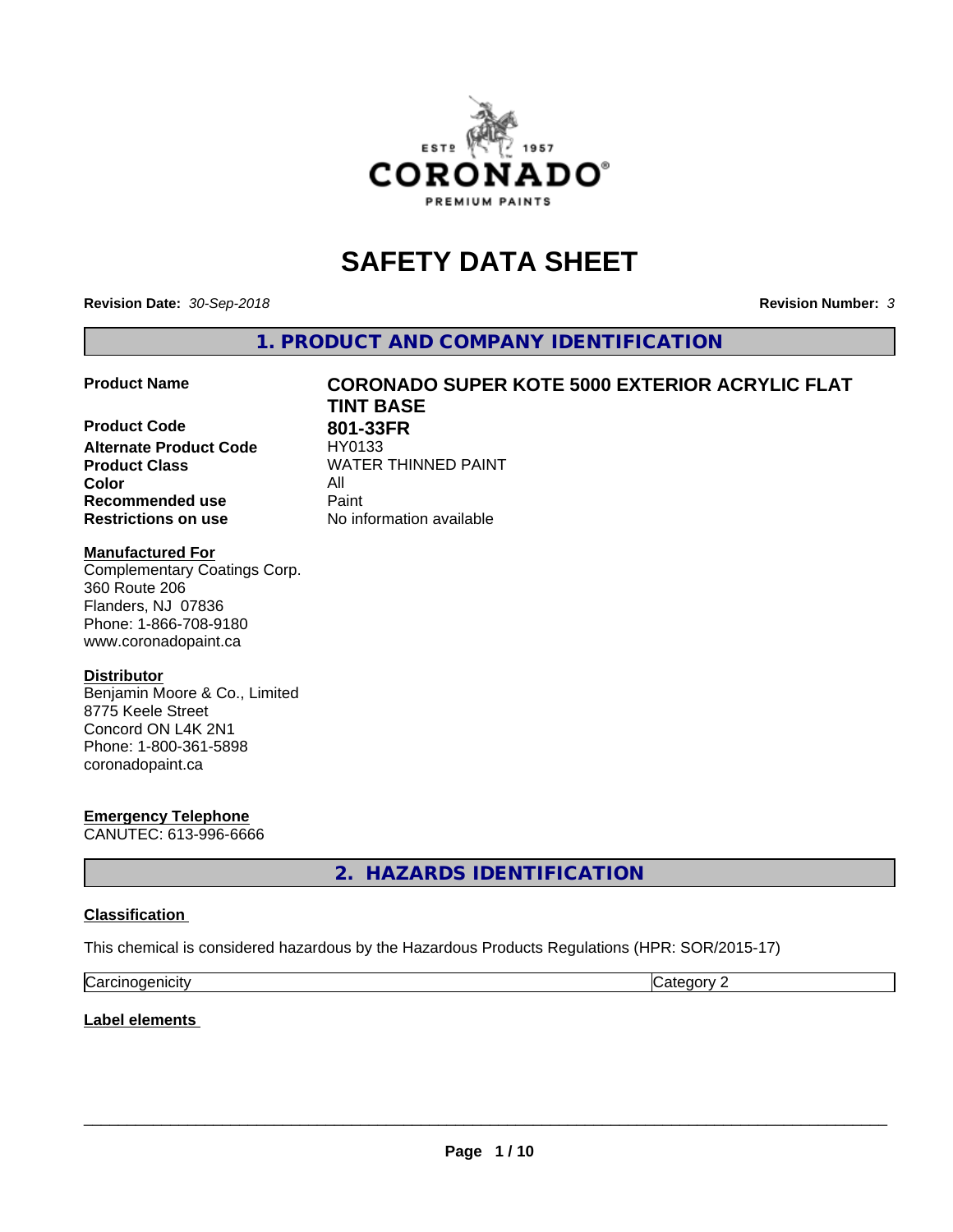### **Warning**

**Hazard statements** Suspected of causing cancer



**Odor** little or no odor

#### **Precautionary Statements - Prevention**

Obtain special instructions before use Do not handle until all safety precautions have been read and understood Use personal protective equipment as required

#### **Precautionary Statements - Response**

IF exposed or concerned: Get medical advice/attention

#### **Precautionary Statements - Storage** Store locked up

**Precautionary Statements - Disposal** Dispose of contents/container to an approved waste disposal plant

#### **Other information**

No information available

| <b>Chemical name</b>                       | CAS No.       | Weight-%       |
|--------------------------------------------|---------------|----------------|
| Nepheline syenite                          | 37244-96-5    | $10 - 30%$     |
| Titanium dioxide                           | 13463-67-7    | 7 - 13%        |
| Zinc oxide                                 | 1314-13-2     | - 5%           |
| Propylene glycol                           | $57 - 55 - 6$ | 1 - 5%         |
| Sodium C14-C16 olefin sulfonate            | 68439-57-6    | $0.1 - 0.25\%$ |
| Urea, N-(3,4-dichlorophenyl)-N,N-dimethyl- | 330-54-1      | $0.1 - 0.25\%$ |

# **3. COMPOSITION INFORMATION ON COMPONENTS**

\_\_\_\_\_\_\_\_\_\_\_\_\_\_\_\_\_\_\_\_\_\_\_\_\_\_\_\_\_\_\_\_\_\_\_\_\_\_\_\_\_\_\_\_\_\_\_\_\_\_\_\_\_\_\_\_\_\_\_\_\_\_\_\_\_\_\_\_\_\_\_\_\_\_\_\_\_\_\_\_\_\_\_\_\_\_\_\_\_\_\_\_\_

# **4. FIRST AID MEASURES**

**General Advice** No hazards which require special first aid measures.

**Eye Contact Exercise 2.1 All 2.5 All 2.5 All 2.6 All 2.6 All 2.6 All 2.6 All 2.6 All 2.6 All 2.6 All 2.6 All 2.6 All 2.6 All 2.6 All 2.6 All 2.6 All 2.6 All 2.6 All 2.6 All 2.6 All 2.6 All 2.6 All 2.6 All 2.6 All 2.6 Al** minutes and consult a physician.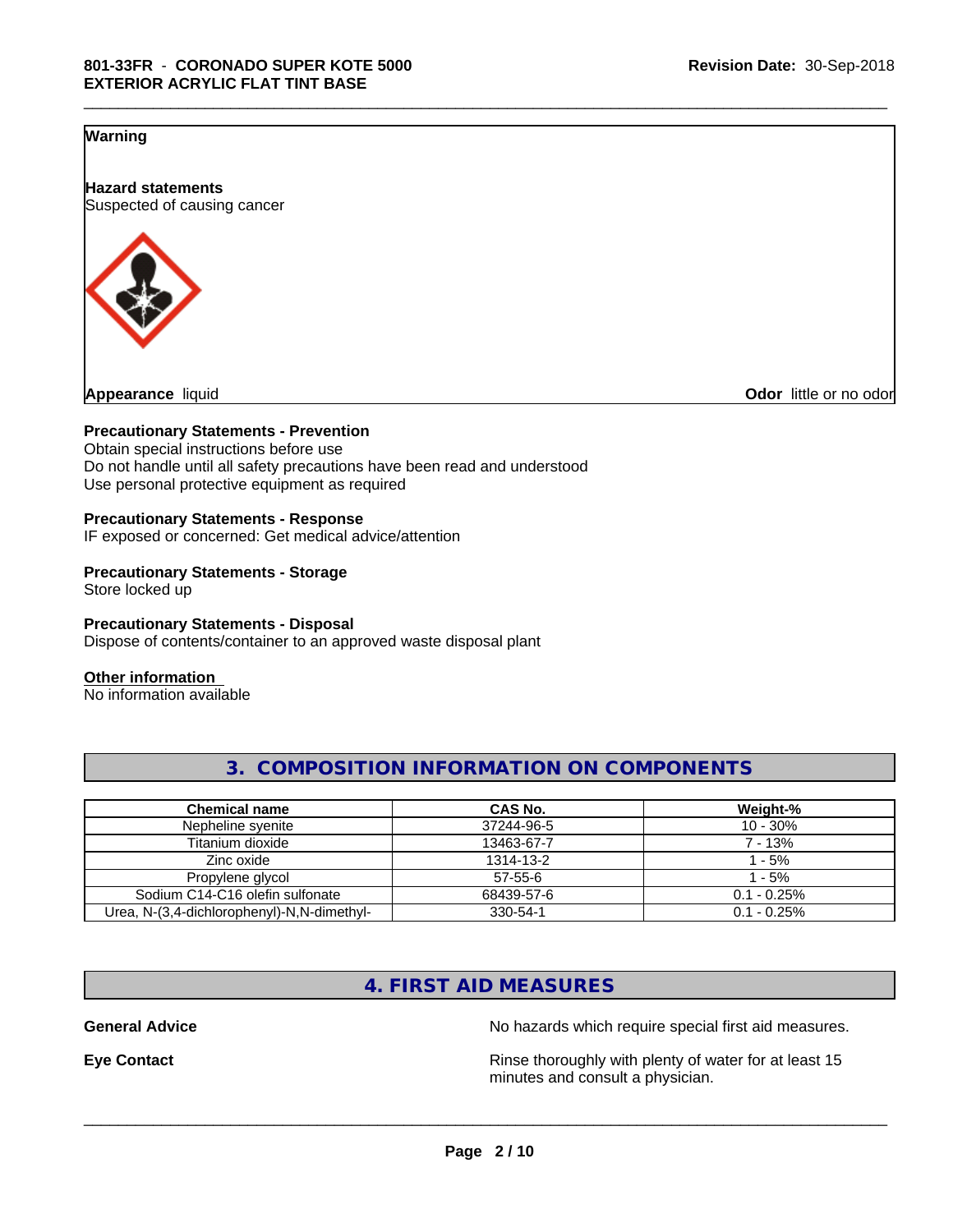| <b>Skin Contact</b>                                                              | Wash off immediately with soap and plenty of water while<br>removing all contaminated clothes and shoes.                                     |  |  |  |
|----------------------------------------------------------------------------------|----------------------------------------------------------------------------------------------------------------------------------------------|--|--|--|
| <b>Inhalation</b>                                                                | Move to fresh air. If symptoms persist, call a physician.                                                                                    |  |  |  |
| Ingestion                                                                        | Clean mouth with water and afterwards drink plenty of<br>water. Consult a physician if necessary.                                            |  |  |  |
| <b>Most Important Symptoms/Effects</b>                                           | None known.                                                                                                                                  |  |  |  |
| <b>Notes To Physician</b>                                                        | Treat symptomatically.                                                                                                                       |  |  |  |
|                                                                                  | 5. FIRE-FIGHTING MEASURES                                                                                                                    |  |  |  |
| <b>Suitable Extinguishing Media</b>                                              | Use extinguishing measures that are appropriate to local<br>circumstances and the surrounding environment.                                   |  |  |  |
| <b>Protective Equipment And Precautions For</b><br><b>Firefighters</b>           | As in any fire, wear self-contained breathing apparatus<br>pressure-demand, MSHA/NIOSH (approved or equivalent)<br>and full protective gear. |  |  |  |
| <b>Specific Hazards Arising From The Chemical</b>                                | Closed containers may rupture if exposed to fire or<br>extreme heat.                                                                         |  |  |  |
| <b>Sensitivity To Mechanical Impact</b>                                          | No.                                                                                                                                          |  |  |  |
| <b>Sensitivity To Static Discharge</b>                                           | No                                                                                                                                           |  |  |  |
| <b>Flash Point Data</b><br>Flash Point (°F)<br>Flash Point (°C)<br><b>Method</b> | Not applicable<br>Not applicable<br>Not applicable                                                                                           |  |  |  |
| <b>Flammability Limits In Air</b>                                                |                                                                                                                                              |  |  |  |
| Lower flammability limit:<br><b>Upper flammability limit:</b>                    | Not applicable<br>Not applicable                                                                                                             |  |  |  |
| Health: 1<br>Flammability: 0<br><b>NFPA</b>                                      | Instability: 0<br><b>Special: Not Applicable</b>                                                                                             |  |  |  |
| NFPA Leaend                                                                      |                                                                                                                                              |  |  |  |

\_\_\_\_\_\_\_\_\_\_\_\_\_\_\_\_\_\_\_\_\_\_\_\_\_\_\_\_\_\_\_\_\_\_\_\_\_\_\_\_\_\_\_\_\_\_\_\_\_\_\_\_\_\_\_\_\_\_\_\_\_\_\_\_\_\_\_\_\_\_\_\_\_\_\_\_\_\_\_\_\_\_\_\_\_\_\_\_\_\_\_\_\_

- 0 Not Hazardous
- 1 Slightly
- 2 Moderate
- 3 High
- 4 Severe

*The ratings assigned are only suggested ratings, the contractor/employer has ultimate responsibilities for NFPA ratings where this system is used.*

*Additional information regarding the NFPA rating system is available from the National Fire Protection Agency (NFPA) at www.nfpa.org.*

# **6. ACCIDENTAL RELEASE MEASURES**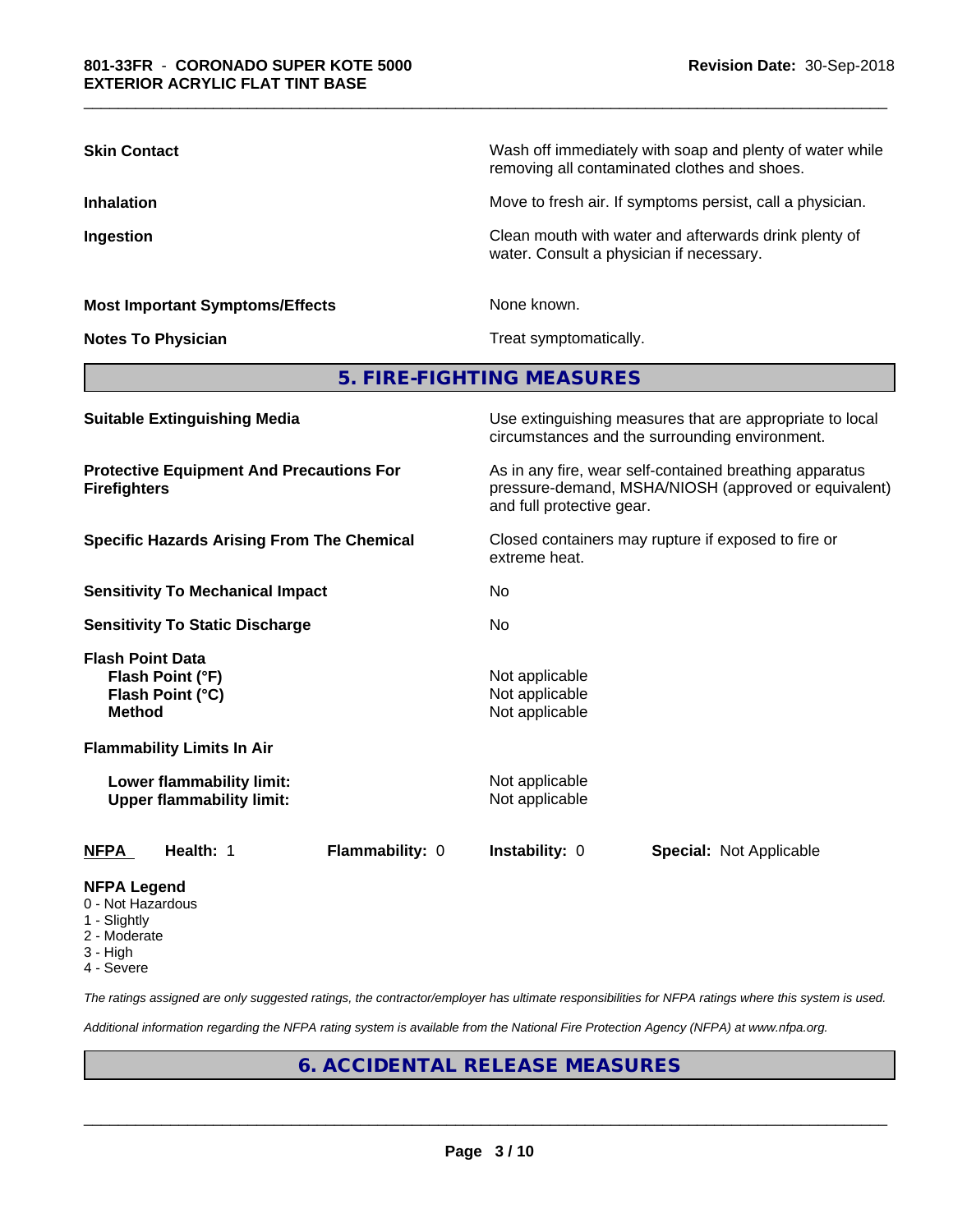**Personal Precautions Precautions** Avoid contact with skin, eyes and clothing. Ensure adequate ventilation.

**Other Information Other Information Prevent further leakage or spillage if safe to do so.** 

**Environmental precautions** See Section 12 for additional Ecological Information.

**Methods for Cleaning Up Example 20 All 20 All 20 All 20 Soak** up with inert absorbent material. Sweep up and shovel into suitable containers for disposal.

# **7. HANDLING AND STORAGE**

**Handling Handling Avoid contact with skin, eyes and clothing. Avoid breathing** vapors, spray mists or sanding dust. In case of insufficient ventilation, wear suitable respiratory equipment.

**Storage Keep container tightly closed. Keep out of the reach of Keep** container tightly closed. Keep out of the reach of

**Incompatible Materials No information available No** information available

\_\_\_\_\_\_\_\_\_\_\_\_\_\_\_\_\_\_\_\_\_\_\_\_\_\_\_\_\_\_\_\_\_\_\_\_\_\_\_\_\_\_\_\_\_\_\_\_\_\_\_\_\_\_\_\_\_\_\_\_\_\_\_\_\_\_\_\_\_\_\_\_\_\_\_\_\_\_\_\_\_\_\_\_\_\_\_\_\_\_\_\_\_

# **8. EXPOSURE CONTROLS/PERSONAL PROTECTION**

children.

#### **Exposure Limits**

| <b>Chemical name</b>                                 | <b>ACGIH TLV</b>                                          | Alberta                                                   | <b>British Columbia</b>                                   | <b>Ontario</b>                                          | Quebec                                                                   |
|------------------------------------------------------|-----------------------------------------------------------|-----------------------------------------------------------|-----------------------------------------------------------|---------------------------------------------------------|--------------------------------------------------------------------------|
| Nepheline syenite                                    | N/E                                                       | N/E                                                       | N/E                                                       | 10 mg/m $3$ - TWA                                       | N/E                                                                      |
| Titanium dioxide                                     | 10 mg/m $3$ - TWA                                         | 10 mg/m $3$ - TWA                                         | 10 mg/m $3$ - TWA<br>$3$ mg/m <sup>3</sup> - TWA          | 10 mg/m $3$ - TWA                                       | 10 mg/m $3$ - TWAEV                                                      |
| Zinc oxide                                           | $2 \text{ mg/m}^3$ - TWA<br>$10$ mg/m <sup>3</sup> - STEL | $2 \text{ mg/m}^3$ - TWA<br>$10$ mg/m <sup>3</sup> - STEL | $2 \text{ mg/m}^3$ - TWA<br>$10$ mg/m <sup>3</sup> - STEL | $2 \text{ mg/m}^3$ - TWA<br>10 mg/m $3 -$ STEL          | 10 mg/m $3$ - TWAEV<br>5 mg/m <sup>3</sup> - TWAEV<br>10 mg/m $3 -$ STEV |
| Propylene glycol                                     | N/E                                                       | N/E                                                       | N/E                                                       | 10 mg/m $3$ - TWA<br>50 ppm - TWA<br>155 mg/m $3$ - TWA | N/E                                                                      |
| Urea.<br>$N-(3,4$ -dichlorophenyl)-N,N-di<br>methyl- | $10 \text{ mg/m}^3$ - TWA                                 | 10 $mq/m3$ - TWA                                          | 10 mg/m $3 - TWA$                                         | 10 mg/m $3$ - TWA                                       | $10$ mg/m <sup>3</sup> - TWAEV                                           |

#### **Legend**

ACGIH - American Conference of Governmental Industrial Hygienists

Alberta - Alberta Occupational Exposure Limits

British Columbia - British Columbia Occupational Exposure Limits

Ontario - Ontario Occupational Exposure Limits Quebec - Quebec Occupational Exposure Limits

N/E - Not established

# **Personal Protective Equipment**

**Engineering Measures Ensure** Ensure adequate ventilation, especially in confined areas.

**Eye/Face Protection Safety glasses with side-shields. Skin Protection Protection Protective gloves and impervious clothing. Respiratory Protection In case of insufficient ventilation wear suitable respiratory** equipment.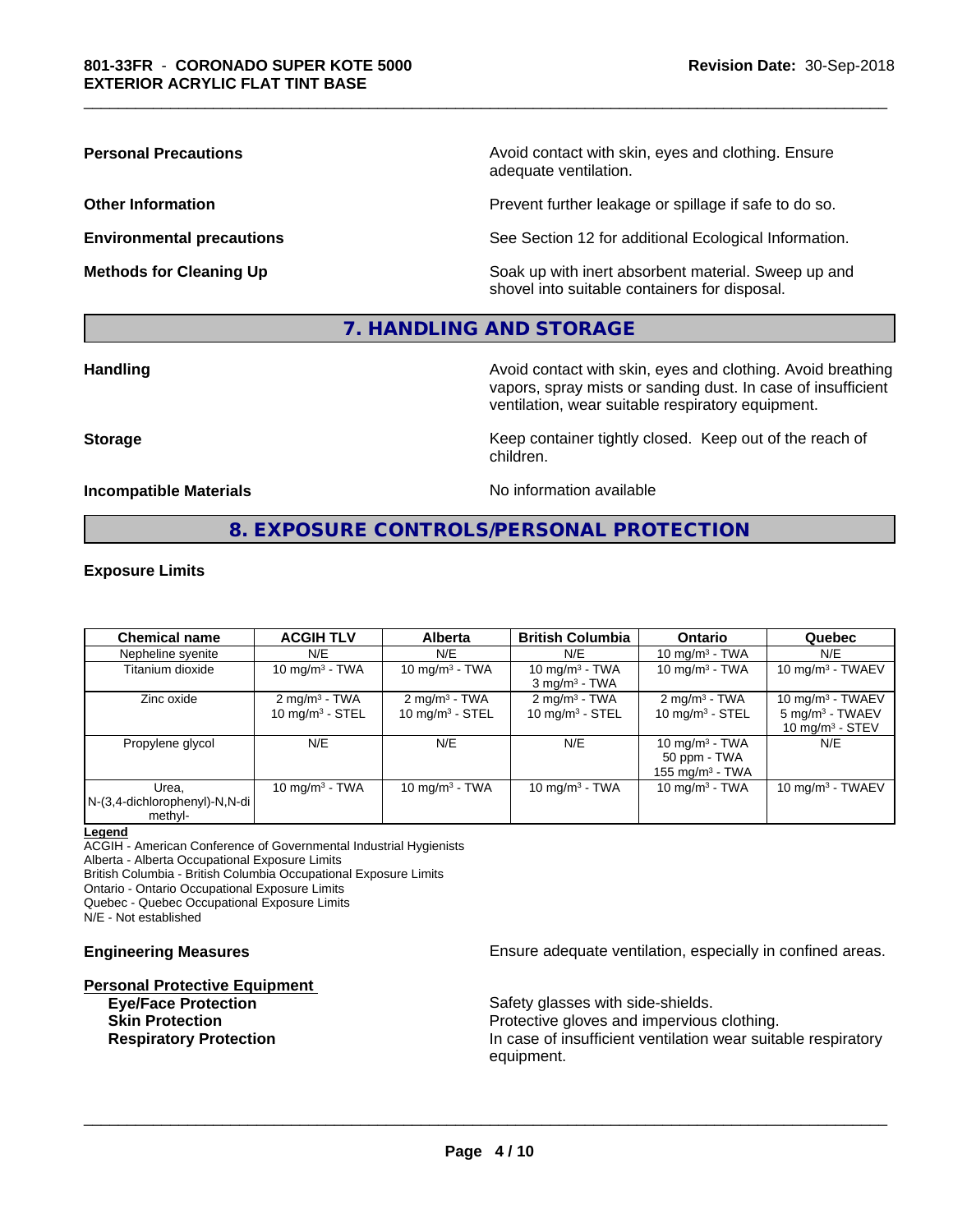**Hygiene Measures Avoid contact with skin, eyes and clothing. Remove and Avoid contact with skin, eyes and clothing. Remove and Avoid contact with skin, eyes and clothing. Remove and** wash contaminated clothing before re-use. Wash thoroughly after handling.

#### **9. PHYSICAL AND CHEMICAL PROPERTIES**

**Appearance** liquid **Odor** little or no odor **Odor Threshold No information available No information available Density (lbs/gal)** 10.95 - 11.05<br> **Specific Gravity** 1.31 - 1.33 **Specific Gravity pH** No information available **Viscosity (cps)** No information available **Solubility(ies)** No information available **Water solubility**<br> **Evaporation Rate**<br> **Evaporation Rate**<br> **Evaporation Rate Vapor** pressure @20 °C (kPa) **Vapor density**<br> **We Solids**<br>
We Solids
2018 **Wt. % Solids** 45 - 55 **Vol. % Solids Wt. % Volatiles** 45 - 55 **Vol. % Volatiles VOC Regulatory Limit (g/L)** < 50 **Boiling Point (°F)** 212 **Boiling Point (°C)** 100<br>**Freezing Point (°F)** 32 **Freezing Point (°F) Freezing Point (°C)** 0 **Flash Point (°F) Flash Point (°C)** Not applicable **Method** Not applicable **Flammability** (solid, gas) **Upper flammability limit:** Not applicable **Lower flammability limit:**<br> **Autoignition Temperature (°F)** Not applicable havailable available **Autoignition Temperature (°F) Autoignition Temperature (°C)** No information available **Decomposition Temperature (°F)** No information available<br> **Decomposition Temperature (°C)** No information available **Decomposition Temperature (°C) Partition coefficient** No information available

No information available<br>No information available

\_\_\_\_\_\_\_\_\_\_\_\_\_\_\_\_\_\_\_\_\_\_\_\_\_\_\_\_\_\_\_\_\_\_\_\_\_\_\_\_\_\_\_\_\_\_\_\_\_\_\_\_\_\_\_\_\_\_\_\_\_\_\_\_\_\_\_\_\_\_\_\_\_\_\_\_\_\_\_\_\_\_\_\_\_\_\_\_\_\_\_\_\_

# **10. STABILITY AND REACTIVITY**

| <b>Reactivity</b>                         | Not Applicable                           |
|-------------------------------------------|------------------------------------------|
| <b>Chemical Stability</b>                 | Stable under normal conditions.          |
| <b>Conditions to avoid</b>                | Prevent from freezing.                   |
| <b>Incompatible Materials</b>             | No materials to be especially mentioned. |
| <b>Hazardous Decomposition Products</b>   | None under normal use.                   |
| <b>Possibility of hazardous reactions</b> | None under normal conditions of use.     |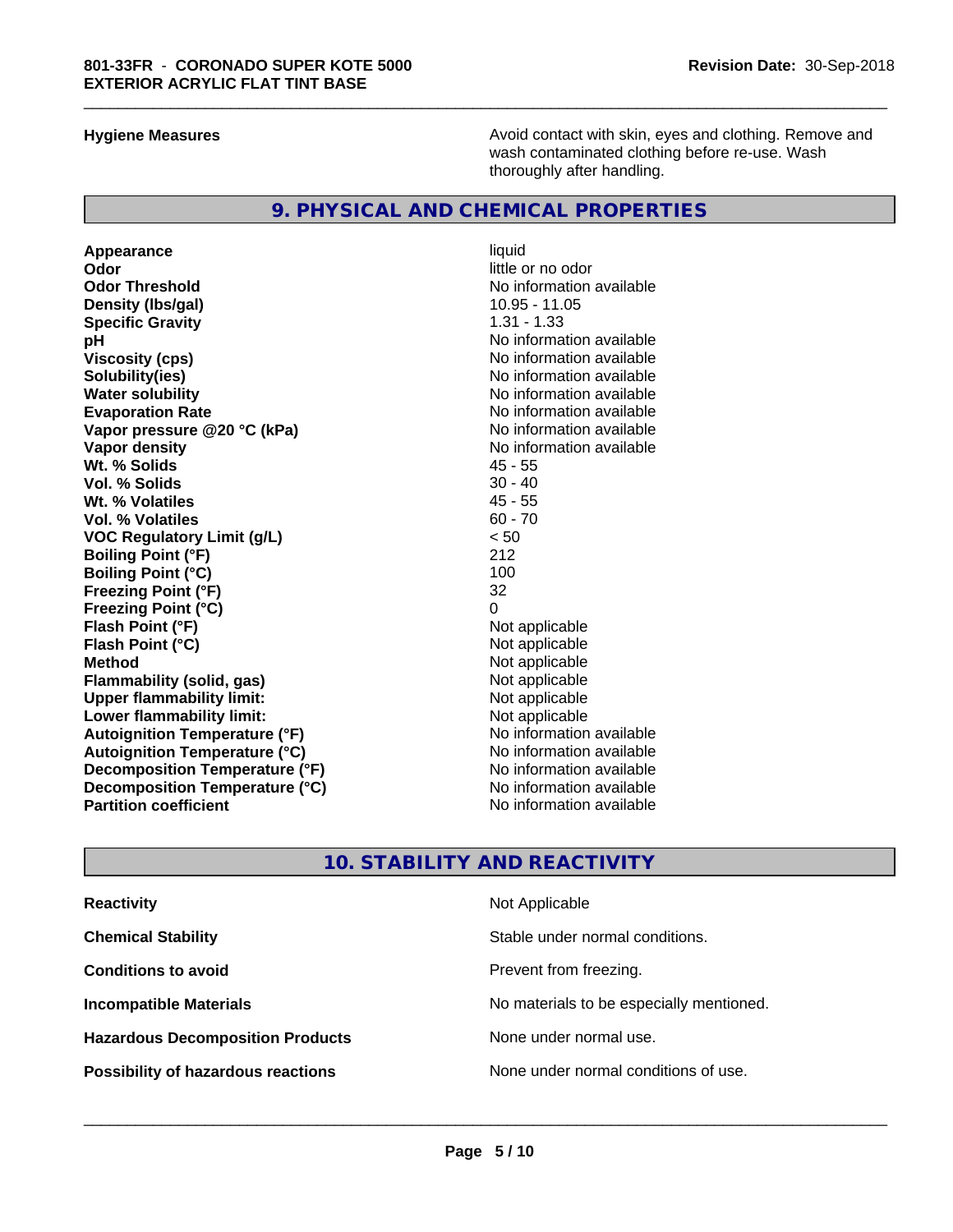# **11. TOXICOLOGICAL INFORMATION**

\_\_\_\_\_\_\_\_\_\_\_\_\_\_\_\_\_\_\_\_\_\_\_\_\_\_\_\_\_\_\_\_\_\_\_\_\_\_\_\_\_\_\_\_\_\_\_\_\_\_\_\_\_\_\_\_\_\_\_\_\_\_\_\_\_\_\_\_\_\_\_\_\_\_\_\_\_\_\_\_\_\_\_\_\_\_\_\_\_\_\_\_\_

| <b>Product Information</b>                                                   |                                                                                            |
|------------------------------------------------------------------------------|--------------------------------------------------------------------------------------------|
| Information on likely routes of exposure                                     |                                                                                            |
| <b>Principal Routes of Exposure</b>                                          | Eye contact, skin contact and inhalation.                                                  |
| <b>Acute Toxicity</b>                                                        |                                                                                            |
| <b>Product Information</b>                                                   | No information available                                                                   |
| Symptoms related to the physical, chemical and toxicological characteristics |                                                                                            |
| <b>Symptoms</b>                                                              | No information available                                                                   |
|                                                                              | Delayed and immediate effects as well as chronic effects from short and long-term exposure |
| Eye contact                                                                  | May cause slight irritation                                                                |
| <b>Skin contact</b>                                                          | Substance may cause slight skin irritation. Prolonged or                                   |
|                                                                              | repeated contact may dry skin and cause irritation.                                        |
| <b>Inhalation</b>                                                            | May cause irritation of respiratory tract.                                                 |
| Ingestion                                                                    | Ingestion may cause gastrointestinal irritation, nausea,<br>vomiting and diarrhea.         |
| <b>Sensitization</b>                                                         | No information available.                                                                  |
|                                                                              | No information available.                                                                  |
| <b>Neurological Effects</b><br><b>Mutagenic Effects</b>                      | No information available.                                                                  |
| <b>Reproductive Effects</b>                                                  | No information available.                                                                  |
| <b>Developmental Effects</b>                                                 | No information available.                                                                  |
| <b>Target organ effects</b>                                                  | No information available.                                                                  |
| <b>STOT - single exposure</b>                                                | No information available.                                                                  |
| <b>STOT - repeated exposure</b>                                              | No information available.                                                                  |
| <b>Other adverse effects</b>                                                 | No information available.                                                                  |
| <b>Aspiration Hazard</b>                                                     | No information available.                                                                  |
| <b>Numerical measures of toxicity</b>                                        |                                                                                            |

**The following values are calculated based on chapter 3.1 of the GHS document**

| ATEmix (oral)          | 64443 mg/kg   |
|------------------------|---------------|
| <b>ATEmix (dermal)</b> | 1758627 mg/kg |

#### **Component Information**

Titanium dioxide LD50 Oral: > 10000 mg/kg (Rat) Zinc oxide LD50 Oral: 5000 mg/kg (Rat) LC50 Inhalation (Dust): > 5700 mg/m³ (Rat, 4 hr.) Propylene glycol LD50 Oral: 20000 mg/kg (Rat) LD50 Dermal: 20800 mg/kg (Rabbit) Urea, N-(3,4-dichlorophenyl)-N,N-dimethyl-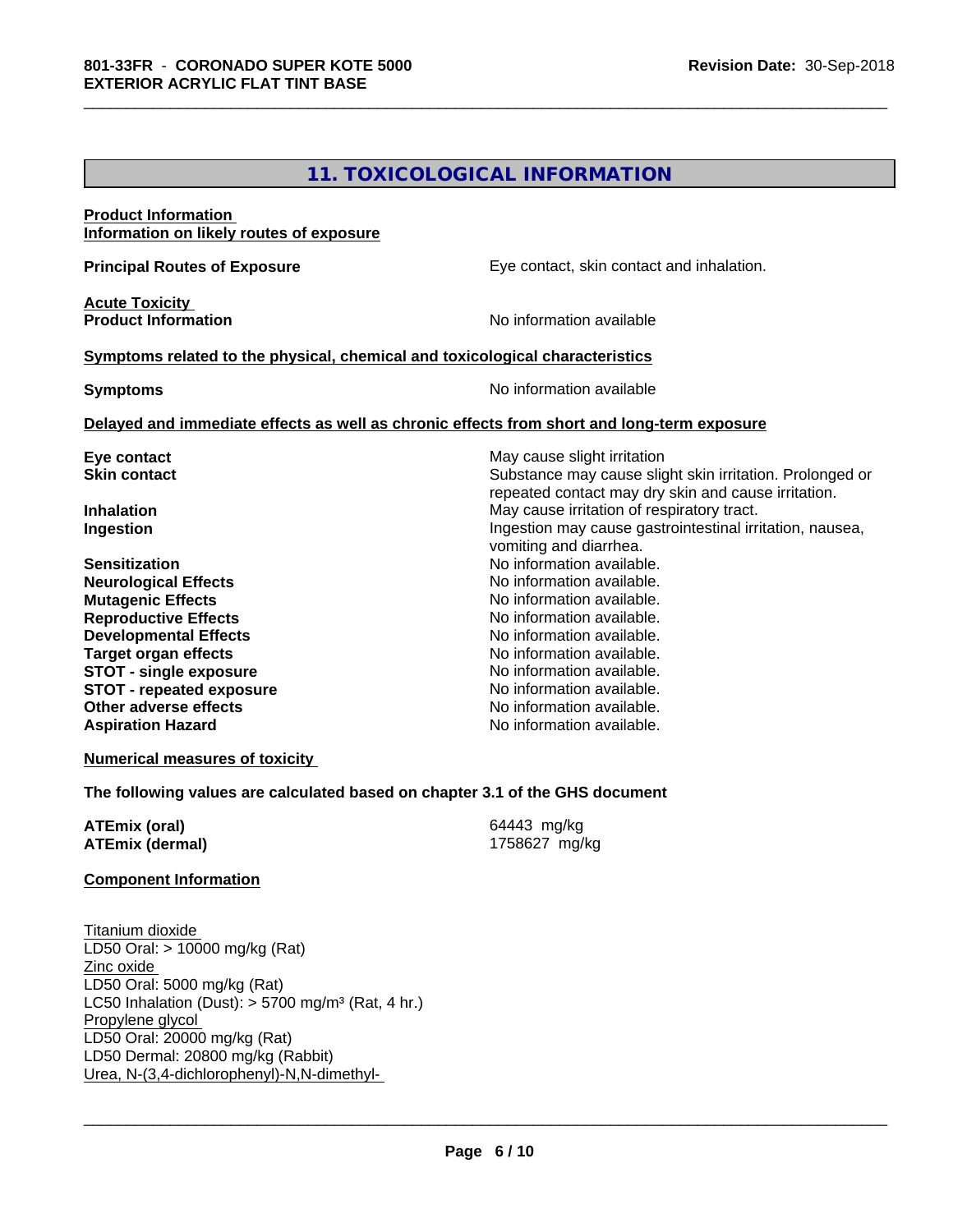LD50 Oral: 1017 mg/kg (Rat) LD50 Dermal: > 5000 mg/kg (Rat)

#### **Chronic Toxicity**

#### **Carcinogenicity**

*The information below indicateswhether each agency has listed any ingredient as a carcinogen:.*

| <b>Chemical name</b> | <b>IARC</b>                                         | <b>NTP</b> |
|----------------------|-----------------------------------------------------|------------|
|                      | $2B -$<br>Human Carcinogen<br>Possible <sup>P</sup> |            |
| Titanium<br>dioxide  |                                                     |            |

\_\_\_\_\_\_\_\_\_\_\_\_\_\_\_\_\_\_\_\_\_\_\_\_\_\_\_\_\_\_\_\_\_\_\_\_\_\_\_\_\_\_\_\_\_\_\_\_\_\_\_\_\_\_\_\_\_\_\_\_\_\_\_\_\_\_\_\_\_\_\_\_\_\_\_\_\_\_\_\_\_\_\_\_\_\_\_\_\_\_\_\_\_

• Although IARC has classified titanium dioxide as possibly carcinogenic to humans (2B), their summary concludes: "No significant exposure to titanium dioxide is thought to occur during the use of products in which titanium dioxide is bound to other materials, such as paint."

#### **Legend**

IARC - International Agency for Research on Cancer NTP - National Toxicity Program OSHA - Occupational Safety & Health Administration

**12. ECOLOGICAL INFORMATION**

# **Ecotoxicity Effects**

The environmental impact of this product has not been fully investigated.

### **Product Information**

#### **Acute Toxicity to Fish**

No information available

#### **Acute Toxicity to Aquatic Invertebrates**

No information available

#### **Acute Toxicity to Aquatic Plants**

No information available

#### **Persistence / Degradability**

No information available.

#### **Bioaccumulation**

There is no data for this product.

### **Mobility in Environmental Media**

No information available.

#### **Ozone**

No information available

### **Component Information**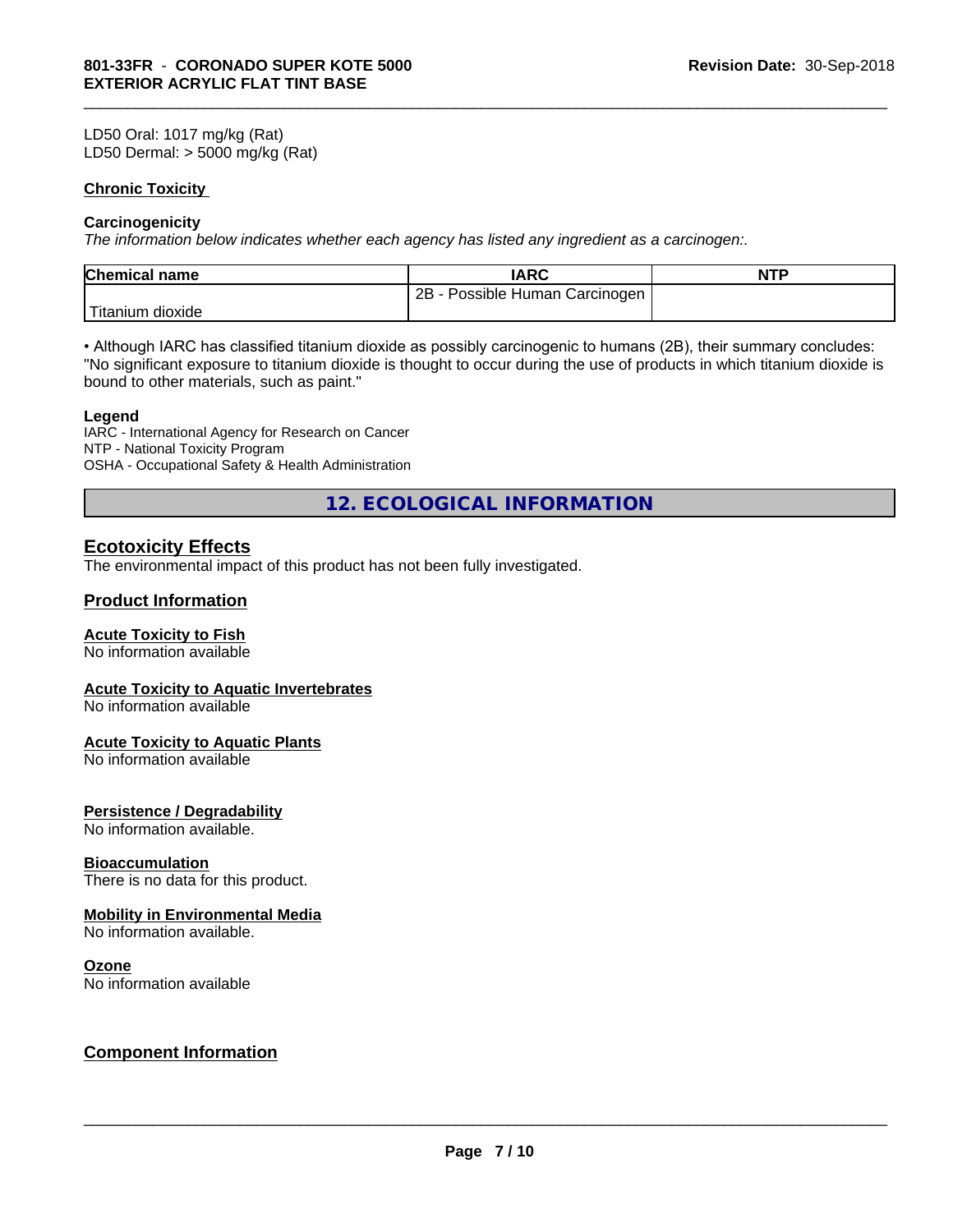#### **Acute Toxicity to Fish**

Titanium dioxide  $LC50:$  > 1000 mg/L (Fathead Minnow - 96 hr.) Propylene glycol LC50: 710 mg/L (Fathead Minnow - 96 hr.) Urea, N-(3,4-dichlorophenyl)-N,N-dimethyl- LC50: 3.5 mg/L (Rainbow Trout - 96 hr.)

#### **Acute Toxicity to Aquatic Invertebrates**

Propylene glycol EC50: > 10000 mg/L (Daphnia magna - 24 hr.)

**Acute Toxicity to Aquatic Plants**

No information available

**13. DISPOSAL CONSIDERATIONS**

\_\_\_\_\_\_\_\_\_\_\_\_\_\_\_\_\_\_\_\_\_\_\_\_\_\_\_\_\_\_\_\_\_\_\_\_\_\_\_\_\_\_\_\_\_\_\_\_\_\_\_\_\_\_\_\_\_\_\_\_\_\_\_\_\_\_\_\_\_\_\_\_\_\_\_\_\_\_\_\_\_\_\_\_\_\_\_\_\_\_\_\_\_

**Waste Disposal Method Dispose of in accordance with federal, state, provincial,** and local regulations. Local requirements may vary, consult your sanitation department or state-designated environmental protection agency for more disposal options.

### **14. TRANSPORT INFORMATION**

**TDG** Not regulated **ICAO / IATA** Not regulated **IMDG / IMO** Not regulated

# **15. REGULATORY INFORMATION**

### **International Inventories**

**TSCA: United States** Yes - All components are listed or exempt. **DSL: Canada** Yes - All components are listed or exempt.

### **National Pollutant Release Inventory (NPRI)**

#### **NPRI Parts 1- 4**

This product contains the following Parts 1-4 NPRI chemicals: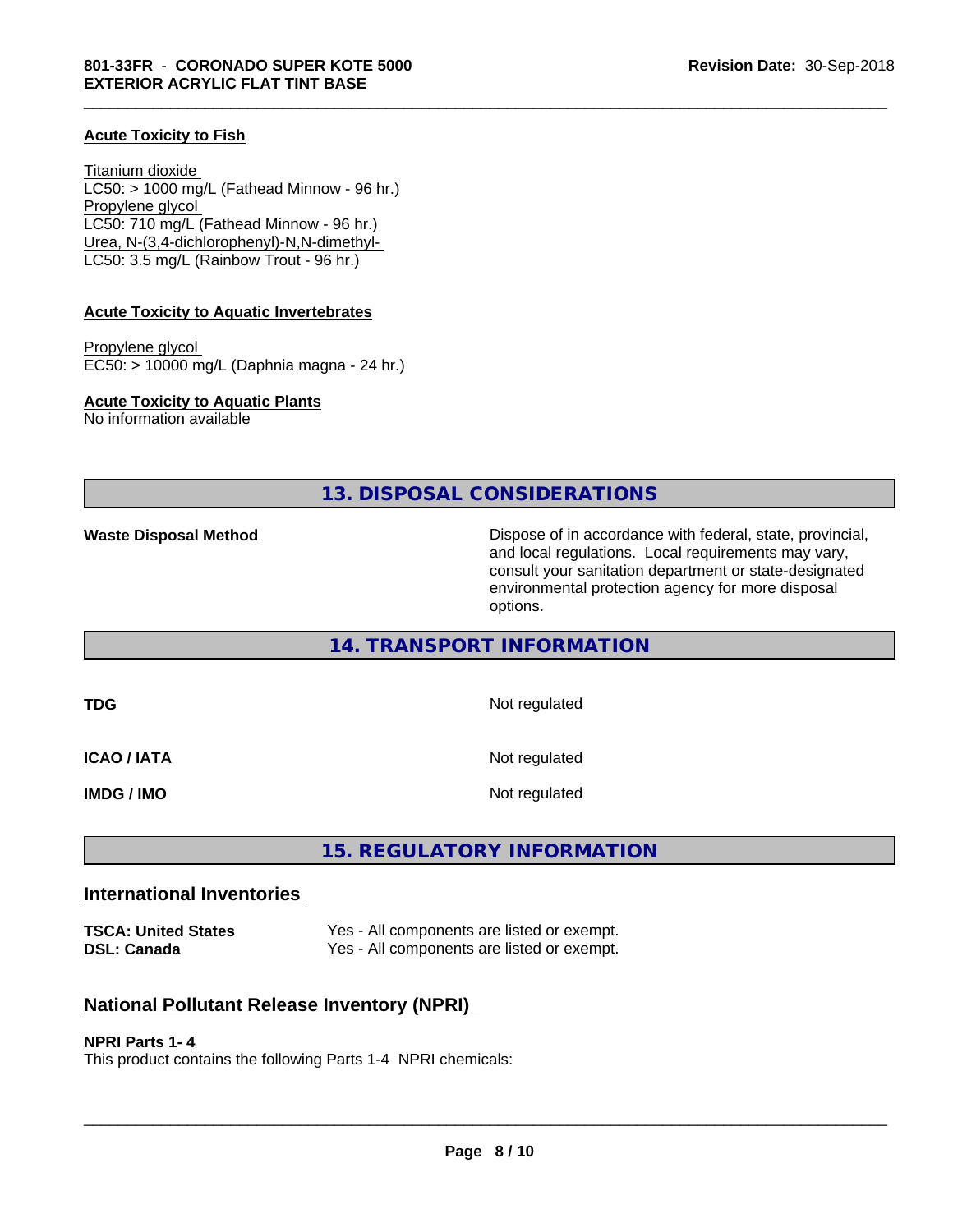#### *None*

#### **NPRI Part 5**

This product contains the following NPRI Part 5 Chemicals:

*None*

#### **WHMIS Regulatory Status**

This product has been classified in accordance with the hazard criteria of the Hazardous Products Regulations (HPR) and the SDS contains all the information required by the HPR.

\_\_\_\_\_\_\_\_\_\_\_\_\_\_\_\_\_\_\_\_\_\_\_\_\_\_\_\_\_\_\_\_\_\_\_\_\_\_\_\_\_\_\_\_\_\_\_\_\_\_\_\_\_\_\_\_\_\_\_\_\_\_\_\_\_\_\_\_\_\_\_\_\_\_\_\_\_\_\_\_\_\_\_\_\_\_\_\_\_\_\_\_\_

| <b>16. OTHER INFORMATION</b>                                                                                                                                                                                |            |                                                                            |                      |                                                                                                                                               |
|-------------------------------------------------------------------------------------------------------------------------------------------------------------------------------------------------------------|------------|----------------------------------------------------------------------------|----------------------|-----------------------------------------------------------------------------------------------------------------------------------------------|
| HMIS -                                                                                                                                                                                                      | Health: 1* | <b>Flammability: 0</b>                                                     | <b>Reactivity: 0</b> | $PPE: -$                                                                                                                                      |
| <b>HMIS Legend</b><br>0 - Minimal Hazard<br>1 - Slight Hazard<br>2 - Moderate Hazard<br>3 - Serious Hazard<br>4 - Severe Hazard<br>* - Chronic Hazard<br>present under the actual normal conditions of use. |            | X - Consult your supervisor or S.O.P. for "Special" handling instructions. |                      | Note: The PPE rating has intentionally been left blank. Choose appropriate PPE that will protect employees from the hazards the material will |

*Caution: HMISÒ ratings are based on a 0-4 rating scale, with 0 representing minimal hazards or risks, and 4 representing significant hazards or risks. Although HMISÒ ratings are not required on MSDSs under 29 CFR 1910.1200, the preparer, has chosen to provide them. HMISÒ ratings are to be used only in conjunction with a fully implemented HMISÒ program by workers who have received appropriate HMISÒ training. HMISÒ is a registered trade and service mark of the NPCA. HMISÒ materials may be purchased exclusively from J. J. Keller (800) 327-6868.*

 **WARNING!** If you scrape, sand, or remove old paint, you may release lead dust. LEAD IS TOXIC. EXPOSURE TO LEAD DUST CAN CAUSE SERIOUS ILLNESS, SUCH AS BRAIN DAMAGE, ESPECIALLY IN CHILDREN. PREGNANT WOMEN SHOULD ALSO AVOID EXPOSURE.Wear a NIOSH approved respirator to control lead exposure. Clean up carefully with a HEPA vacuum and a wet mop. Before you start, find out how to protect yourself and your family by logging onto Health Canada @ http://www.hc-sc.gc.ca/ewh-semt/contaminants/lead-plomb/asked\_questions-questions\_posees-eng.php.

| <b>Prepared By</b>                                  | <b>Product Stewardship Department</b><br>Benjamin Moore & Co.<br>101 Paragon Drive<br>Montvale, NJ 07645<br>800-225-5554 |  |
|-----------------------------------------------------|--------------------------------------------------------------------------------------------------------------------------|--|
| <b>Revision Date:</b><br><b>Reason for revision</b> | 30-Sep-2018<br>Not available                                                                                             |  |

#### **Disclaimer**

The information contained herein is presented in good faith and believed to be accurate as of the effective date shown above. This information is furnished without warranty of any kind. Employers should use this information only as a